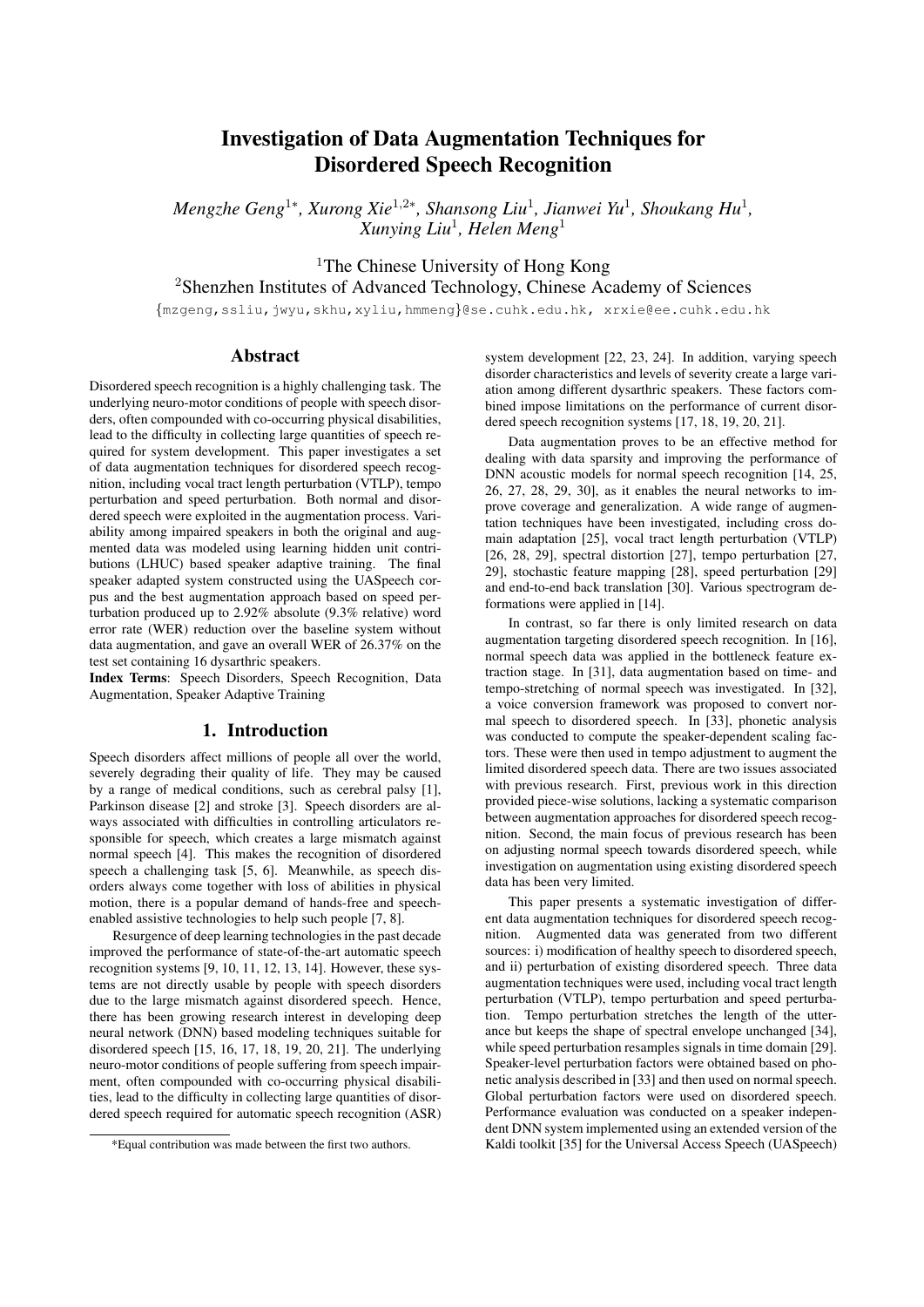database. Learning hidden unit contributions (LHUC) [36] based speaker adaptive training (SAT) was further applied to model the large variability among disordered speakers in both the original and augmented data.

The main contributions of this paper are summarized below. To the best of our knowledge, this is the first work to systematically investigate different data augmentation techniques for disordered speech recognition. Both normal and disordered speech were exploited in the augmentation process. Out of the three augmentation techniques, applying speed perturbation to both normal and disordered speech was found to give the best performance. The system using the best augmentation approach based on speed perturbation produced 2.92% absolute (9.3% relative) word error rate (WER) reduction over the baseline system without data augmentation. The final speaker adaptive system using the augmented data gave an overall WER of 26.37% on the test set containing 16 UASpeech dysarthric speakers. As far as we know, this is the best performance reported so far on UASpeech.

The rest of this paper is organized as follows. A range of data augmentation techniques are presented in section 2. Section 3 describes the baseline multi-speaker adaptively trained DNN system architecture. Section 4 presents experiments and results on the UASpeech database. The last section concludes and discusses possible future works.

# 2. Data Augmentation

We investigate three data augmentation techniques for disordered speech recognition. Both disordered speech and normal speech were used in the augmentation process. The former applied global perturbation factors while the latter applied speaker dependent perturbation factors based on phonetic analysis.

#### 2.1. VTLP Based Data Augmentation

The shape of vocal tract varies from speaker to speaker [37]. Vocal tract length normalization (VTLN) was proposed to counteract such variations [38, 39]. By applying VTLN in the reverse manner, vocal tract length perturbation (VTLP) adds variability to the speech data by simulating different vocal tract lengths [26]. Given a time-domain audio segment  $x(t)$ , we denote the corresponding frequency-domain representation as  $X(f)$ , which is the Fourier transform of  $x(t)$ . VTLP applies a perturbation factor  $\alpha$  taken from a discrete set (e.g.  $\{0.9, 1.1\}$ ) along the frequency axis of  $X(f)$ . The output  $Y(f)$  is given as:

$$
Y(f) = X(\alpha f) \tag{1}
$$

In this way, VTLP perturbs the spectral envelope of the audio segment while keeping the audio duration unchanged.

#### 2.2. Tempo Perturbation Based Data Augmentation

Tempo perturbation stretches the duration of the audio signal  $x(t)$  while leaving the shape of its spectral envelope untouched [27, 29]. This is achieved by first decomposing the time-domain audio segment  $x(t)$  into short analysis blocks and then relocating these blocks along the time axis to construct the perturbed output  $y(t)$  [40]. A well known algorithm in this area is waveform similarity overlap-add (WSOLA), which makes  $y(t)$  share the maximal similarity with  $x(t)$  by finding the optimal position of each analysis block iteratively [34, 40].

Suppose the time-domain audio signal  $x(t)$  is decomposed into short analysis blocks  $\tilde{x}_m(r)$ . These blocks are equally spaced along the time axis by  $H_a$  (the analysis hopsize). Given a perturbation factor  $\alpha$ , the synthesis blocks  $\tilde{y}(r)$  are relocated along the time axis by  $H_s$  (the synthesis hopsize) given as:

$$
H_s = \alpha \cdot H_a \tag{2}
$$

WSOLA takes an iterative approach to update the positions of analysis blocks. For example, the center of  $\tilde{x}_m(r)$  is shifted by  $\Delta_m \in [-\Delta_{max}, \Delta_{max}]$  along the time axis, where the optimal value of  $\Delta_m$  is obtained by maximizing the cross-correlation between  $\tilde{x}_m(r)$  and  $\tilde{x}_{m-1}(r)$ . This ensures that the periodic structures of the adjusted analysis frame are optimally aligned with structures of the previously copied synthesis frame in the overlapping region when both frames use the synthesis hopsize  $H_s$ . The hann window function  $w(r)$  is then applied on the adjusted analysis block to compute the synthesis block  $\tilde{y}_m(r)$ [34, 40]. After finishing all iterations, the synthesis frames are processed in order to reconstruct the actual time-scale modified output signal  $y(t)$  in a similar manner as conventional OLA [41]. In this way,  $y(t)$  keeps the same spectral envelop shape as  $x(t)$ , but has a different length.

#### 2.3. Speed Perturbation Based Data Augmentation

Speed perturbation resamples the audio signal in time domain [29]. Given an audio segment  $x(t)$ , a perturbation factor  $\alpha$  is applied along the time axis and gives the output  $y(t)$  as:

$$
y(t) = x(\alpha t) \tag{3}
$$

In frequency domain, this is equivalent to the following change:

$$
X(f) \longrightarrow \frac{1}{\alpha} X(\frac{1}{\alpha}f) \tag{4}
$$

where  $X(f)$  and  $\frac{1}{\alpha}X(\frac{1}{\alpha}f)$  represent the Fourier transform of  $x(t)$  and  $y(t)$  respectively. In this way, speed perturbation leads to both change in the audio duration and perturbation in the spectral envelope [29, 42]. Table 1 summarizes the implement domain and effects of VTLP, tempo perturbation (denoted as "tempo") and speed perturbation (denoted as "speed").

Table 1: *Comparison of implement domain and effects of VTLP, tempo perturbation and speed perturbation. "*✓*" indicates that change occurs after perturbation.*

|                         | VTLP      | tempo     | speed |
|-------------------------|-----------|-----------|-------|
| <b>Implement Domain</b> | X(f)      | x(t)      | x(t)  |
| <b>Signal Duration</b>  | no change |           |       |
| Spectral Envelope       |           | no change |       |

#### 2.4. Speaker Dependent Perturbation Factor Estimation

Given the large mismatch in speaking rate between normal and disordered speakers and high variability among disordered speakers, speaker dependent perturbation factors were applied when modifying normal speech to disordered speech.The factors were obtained based on phonetic analysis described in [33]. We performed force alignment using a GMM-HMM system based on the HTK toolkit [43] to get frame-level phoneme alignments, and then calculated the average phoneme duration of each speaker (denoted as  $l_{C_i}$  for control speaker  $C_i$  and  $l_{D_j}$ for dysarthric speaker  $D_j$ ). For dysarthric speaker  $D_j$ , we took the average of  $l_{C_i}$  (denoted as  $l_{\overline{C}}$ ) as the reference to compute the speaker dependent perturbation factor  $F_{D_j}$ , given as:

$$
F_{D_j} = \frac{l_{\overline{C}}}{l_{D_j}}\tag{5}
$$

 $F_{D_i}$  was then used as the perturbation factor when modifying normal speech to the speech of dysarthric speaker  $D_j$ .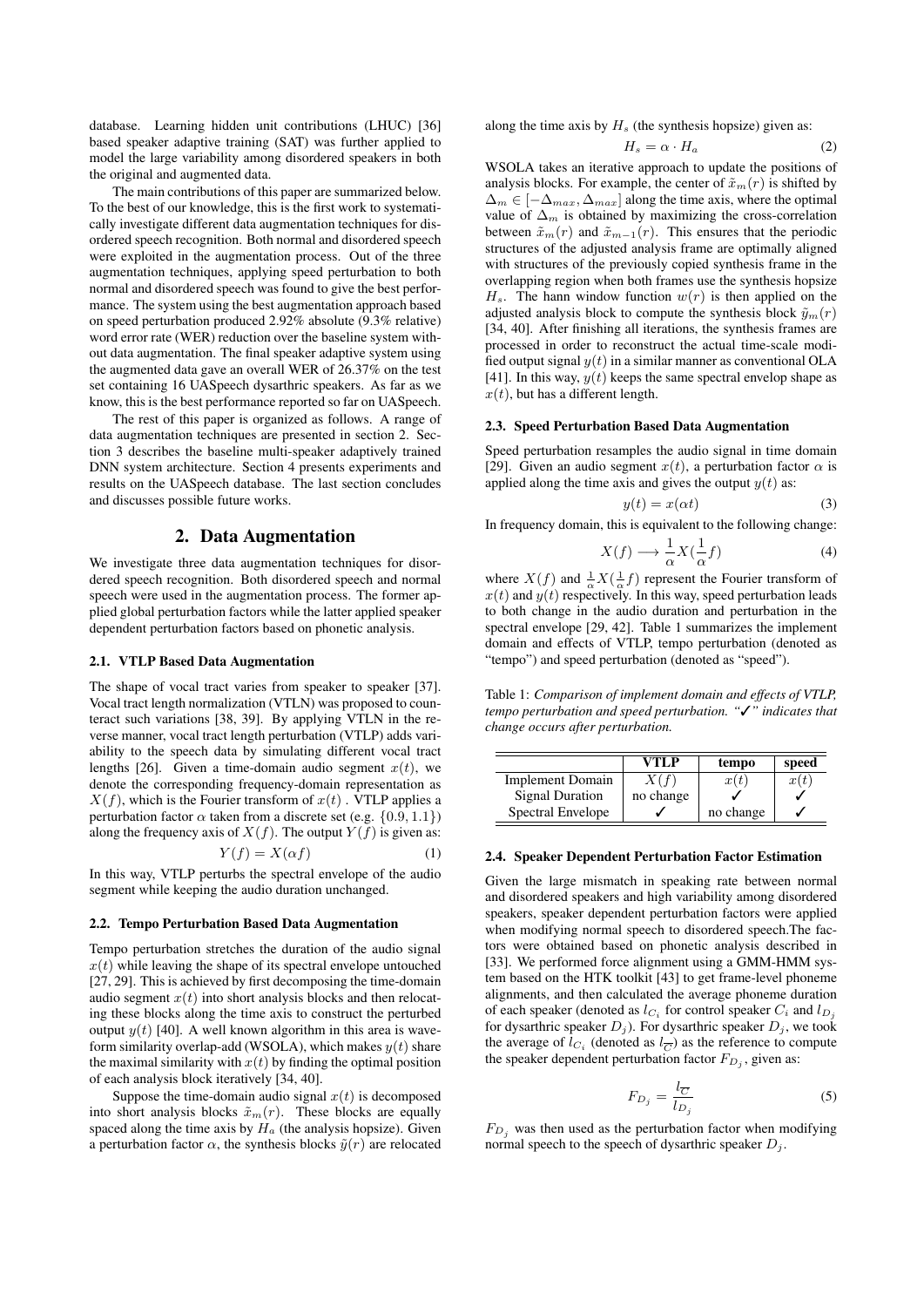

Figure 1: *Architecture of the hybrid DNN system. The dashed line indicates the connecting component is an optional block. Retaining connection (a) leads to the speaker-independent baseline system, while retaining connection (b) leads to the system with LHUC SAT.*

# 3. Baseline ASR System Description

This section describes the baseline ASR system in terms of the hybrid DNN architecture and learning hidden unit contributions (LHUC) [36] based speaker adaptive training.

#### 3.1. Hybrid Deep Neural Network Architecture

The structure of the hybrid deep neural network (DNN) acoustic model contains seven hidden layers. Each hidden layer contains a basic set of neural operations performed in sequence, i.e. affine transformation (in green), rectified linear unit (ReLU) activation (in yellow) and batch normalization (in orange). Apart from this, linear bottleneck projections (in light green) are applied to the inputs of the intermediate five hidden layers to reduce the number of network parameters. Dropout operations (in grey) are applied to the outputs of the first six hidden layers to prevent over-fitting. Softmax activation (in dark green) is used in the output layer. To speed up the training process and circumvent the vanishing gradient problem, two skip connections are used to connect the output of the first layer to the third layer and the output of the fourth layer to the sixth layer respectively. Figure 1 illustrates the architecture of the hybrid DNN system.

Multi-task learning (MTL) [44] was used to train the hybrid DNN system shown in Figure 1. The labels for the two tasks are based on frame-level tied triphone states and monophone alignments respectively. The alignments were obtained from a GMM-HMM system implemented using the HTK toolkit [43]. Incorporating frame-level monophone alignments in the labels reduces the risk of over-fitting to unreliable frame-level triphone states computed from disordered speech. The loss function of the mutli-task learning is as follows:

$$
\mathcal{L}_{MTL} = \lambda \cdot \mathcal{L}_{tristate} + (1 - \lambda) \cdot \mathcal{L}_{mono}
$$
 (6)

where  $\mathcal{L}_{tristate}$  is the cross-entropy loss for the tied triphone state task,  $\mathcal{L}_{mono}$  is the cross-entropy loss for the monophone task, and  $0 \leq \lambda \leq 1$  is a tunable task weight parameter.

### 3.2. LHUC Based Speaker Adaptive Training

To model the large variability among disordered speakers, learning hidden unit contributions (LHUC) [36] based speaker adaptive training (SAT) was used. Speaker-level LHUC scaling factors were applied to the ReLU activation output in the first layer, as shown by connection (b) in Figure 1. Supervised estimation of the LHUC factors was performed during the training stage, where the LHUC factors were updated once per mini-batch together with the network parameters. Unsupervised LHUC adaptation was performed during the test stage, where the LHUC factors were updated once per utterance.

# 4. Experiments and Results

#### 4.1. Task Description

The UASpeech [22] is an isolated word recognition task consisting of 16 dysarthric and 13 control speakers. The speech materials contain 155 common words and 300 uncommon words. There are 3 blocks per speaker, each containing all 155 common words and one third of the uncommon words. We treated block 1 and block 3 of all 29 speakers as training set, and block 2 of the 16 dysarthric speakers as test set. Silence stripping was performed using a GMM-HMM system to remove redundant silence in the recordings, as described in our previous work [18]. For the baseline system without data augmentation, the training set contained 99195 utterances (∼30.6 hours) and the test set contained 26520 utterances (∼9 hours).

# 4.2. Experiment Setup

We implemented the techniques discussed in section 2 to perform data augmentation on the training set and left the test set untouched. The HTK toolkit [43] was used for VTLP. The tempo command of the Sox toolkit [45] was used for tempo perturbation, which is based on WSOLA. The speed command of Sox was used for speed perturbation. Following [29], three sets of global perturbation factors were applied on the disordered speech:  $\{0.9, 1.1\}$ ,  $\{0.9, 0.95, 1.05, 1.1\}$  and {0.85, 0.9, 0.95, 1.05, 1.1, 1.15}. Speaker dependent perturbation factors were applied when modifying normal speech to target disorder speech, as discussed in section 2.4. The speakerlevel scaling values are shown in Figure 2.



Figure 2: *Speaker-level scaling factors for modifying normal speech to target disordered speech in the order of intelligibility* [15, 22]. A factor  $F < 1$  *slows down the normal speech while*  $F > 1$  *speeds up the normal speech.* 

In our experiments, the hybrid DNN acoustic model was implemented using the Kaldi toolkit [35]. A 9-frame context window was used in the system. The inputs were 80-dimension filter bank (FBK) +  $\Delta$  features. The first six hidden layers contain 2000 neurons each, while the dimension of the linear bottleneck projections is 200 and dropout rate is 20%. The seventh hidden layer contains 100 neurons. The system was trained by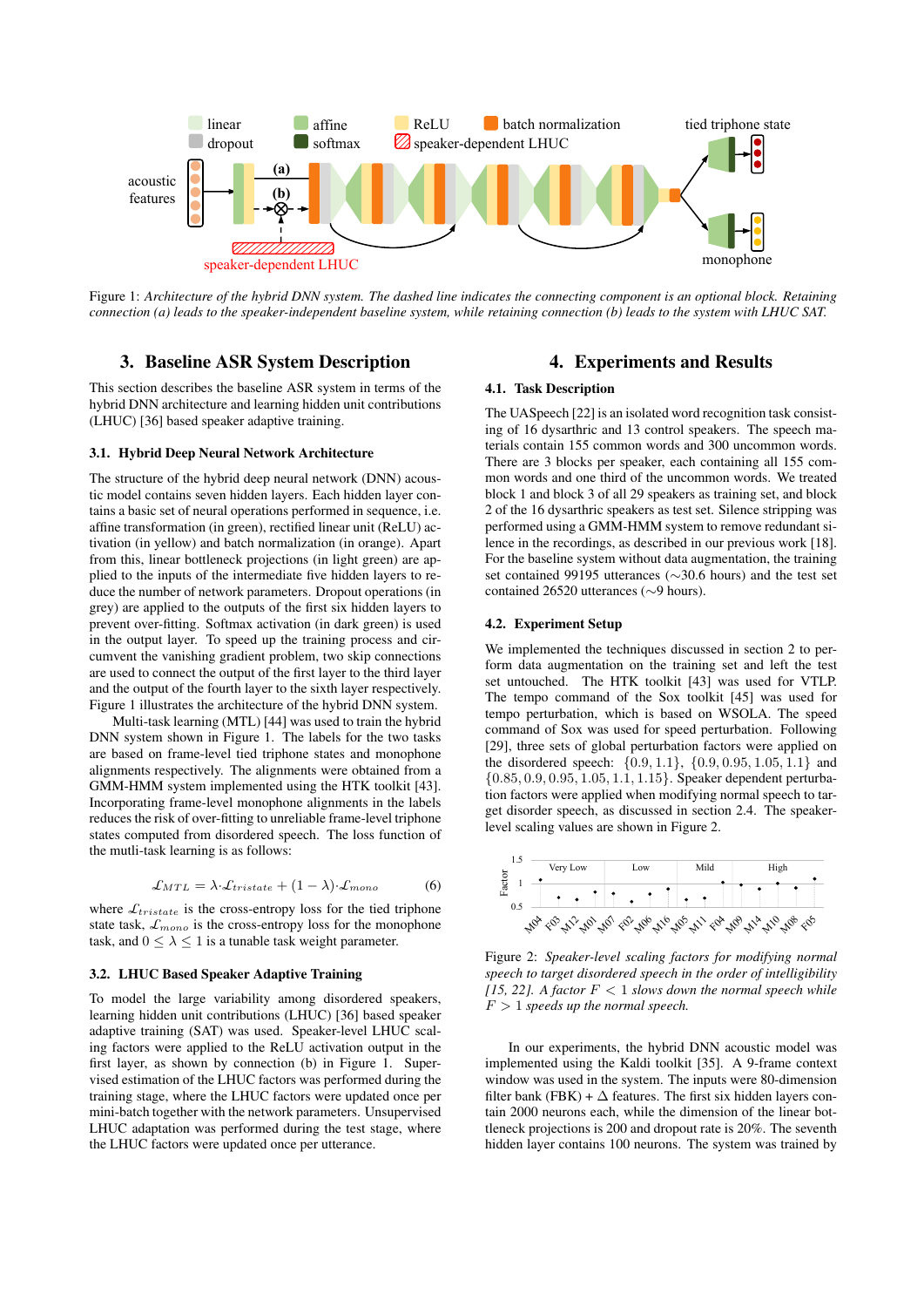Table 2: *Performance on the 16 UASpeech dysarthric speakers of different data augmentation approaches applied on the training set. Here "CTL" / "DYS" stands for normal / disordered speech. "tempo" / "speed" stands for tempo / speed perturbation. "2x", "4x" and "6x" refer to the amount of augmented data. "Very low", "Low", "Mid" and "High" refer to intelligibility of the DYS groups.*

|         | Data Augmentation |            | # Hours                  | <b>LHUC</b> | WER%                    |          |       |       |       |         |
|---------|-------------------|------------|--------------------------|-------------|-------------------------|----------|-------|-------|-------|---------|
| Sys. ID | Method            | <b>CTL</b> | <b>DYS</b>               |             | <b>SAT</b>              | Very low | Low   | Mid   | High  | Overall |
|         |                   | <b>NA</b>  |                          | 30.6        | X                       | 69.82    | 32.61 | 24.53 | 10.40 | 31.45   |
| 2       | <b>NA</b>         |            |                          | 30.6        |                         | 64.39    | 29.88 | 20.27 | 8.95  | 28.29   |
| 3       | VTLP              | 1x         |                          | 48.0        | $\overline{\mathsf{x}}$ | 68.68    | 31.84 | 22.71 | 9.48  | 30.35   |
| 4       | Tempo             | 1x         |                          | 52.2        |                         | 70.71    | 32.78 | 25.12 | 10.32 | 31.77   |
| 5       | Speed             | 1x         | $\overline{\phantom{a}}$ | 52.2        | X                       | 67.52    | 31.55 | 21.96 | 9.57  | 29.92   |
| 6       | <b>VTLP</b>       |            | 2x                       | 65.5        | x                       | 69.98    | 30.08 | 21.39 | 9.65  | 29.97   |
|         | <b>Tempo</b>      |            | 2x                       | 65.9        | X                       | 69.32    | 31.75 | 23.94 | 10.07 | 30.90   |
| 8       | Speed             |            | 2x                       | 65.9        | Х                       | 68.43    | 29.60 | 21.37 | 10.44 | 29.79   |
| 9       | Speed             |            | 4x                       | 100.9       | x                       | 67.20    | 29.86 | 21.45 | 10.04 | 29.47   |
| 10      | Speed             |            | 6x                       | 136.7       | Х                       | 67.15    | 30.07 | 21.25 | 10.17 | 29.52   |
| 11      | Speed             | 2x         | 2x                       | 130.1       | $\overline{\mathbf{x}}$ | 66.45    | 28.95 | 20.37 | 9.62  | 28.73   |
| 12      | Speed             | 4x         | 4x                       | 207.5       | Х                       | 66.26    | 28.60 | 19.90 | 9.68  | 28.53   |
| 13      | Speed             | 2x         | 2x                       | 130.1       |                         | 62.50    | 27.26 | 18.41 | 8.04  | 26.55   |
| 14      | Speed             | 4х         | 4x                       | 207.5       |                         | 62.44    | 27.55 | 17.35 | 7.93  | 26.37   |

back-propagation based on RMSProp optimizer. For multi-task learning, the task weight parameter  $\lambda$  was set as 0.5, giving the same weight to both tied triphone state and monphone task. Following [15], a uniform language model was used in decoding.

# 4.3. Performance of Data Augmentation

Table 2 shows the performance of different data augmentation approaches applied on the training set. "2x", "4x" and "6x" refer to the amount of augmented data. Several trends can be observed. 1) Sys.3-5 show that for augmentation using normal speech, speed perturbation gives the best overall performance with an absolute WER reduction of 1.53% over the baseline (Sys.1). 2) Sys.6-8 demonstrate that for augmentation using disordered speech, speed perturbation also gives the best overall performance. Therefore, we proceed with speed perturbation to generate more augmented data in the remaining experiments. 3) Sys.8-10 indicate that perturbing the disordered speech by  $\{0.9, 0.95, 1.05, 1.1\}$ (4x) works better than  $\{0.9, 1.1\}$ (2x) or  $\{0.85, 0.9, 0.95, 1.05, 1.1, 1.15\}$  (6x). 4) Sys.8-9,11-12 show that augmentation using both normal speech (with speaker dependent factors) and disordered speech (with global factors) can further improve the performance by an absolute WER reduction of 0.94% (Sys.12 over Sys.9), while increasing the amount of augmented data produces only marginal improvement (Sys.12 over Sys.11). The best speaker-independent system with data augmentation (Sys.12) produces 2.92% absolute (9.3% relative) WER reduction over the speaker-independent baseline system without data augmentation (Sys.1).

## 4.4. Peformance of LHUC SAT

LHUC based speaker adaptive training was further applied to model the variability among disordered speakers in both the original and augmented data (see Table 2, Sys.2,13-14). The augmented data was assigned to individual target dysarthric speakers for the speaker-level LHUC adaptation. This leads to a further 2.16% absolute WER reduction (Sys.14 over Sys.12), indicating that LHUC SAT contributes to modelling the large variability among disordered speakers. The final speaker adaptive system using the best augmentation approach gives an overall WER of 26.37% on the test set containing 16 UASpeech dysarthric speakers (see Table 2, Sys.14). To the best of our knowledge, this corresponds to an absolute WER reduction of 1.51% over the best published system on UASpeech, as shown in Table 3.

Table 3: *A comparison between published systems on UASpeech and our system. Here "DA" refers to data augmentation.*

| <b>Systems</b>                                | WER%  |
|-----------------------------------------------|-------|
| Sheffield-2013 Cross domain augmentation [16] | 37.50 |
| Sheffield-2015 Speaker adaptive training [17] | 34.80 |
| CUHK-2018 DNN System Combination [18]         | 30.60 |
| Sheffield-2019 Kaldi TDNN + DA [33]           | 27.88 |
| Speed perturb + LHUC SAT (Table 2, Sys.14)    | 26.37 |

# 5. Conclusions

This paper presents a systematic investigation of different data augmentation techniques for disordered speech recognition. It suggests that speed-perturbation based augmentation produces the largest improvement in system performance despite the huge mismatch between normal and disordered speech. Future research will focus on more powerful data augmentation techniques to cover other features of disordered speech, such as articulation imprecision, reduced intensity and disfluency.

#### 6. Acknowledgement

This research is supported by Hong Kong Research Grants Council General Research Fund No. 14200218, Theme Based Research Scheme T45-407/19N and Shun Hing Institute of Advanced Engineering Project No. MMT-p1-19. The authors would like to thank Dr. Feifei Xiong for fruitful discussions.

#### 7. References

- [1] T. L. Whitehill and V. Ciocca, "Speech errors in Cantonese speaking adults with cerebral palsy," *Clinical linguistics & phonetics*, vol. 14, no. 2, pp. 111–130, 2000.
- [2] S. Scott and F. Caird, "Speech therapy for Parkinson's disease."